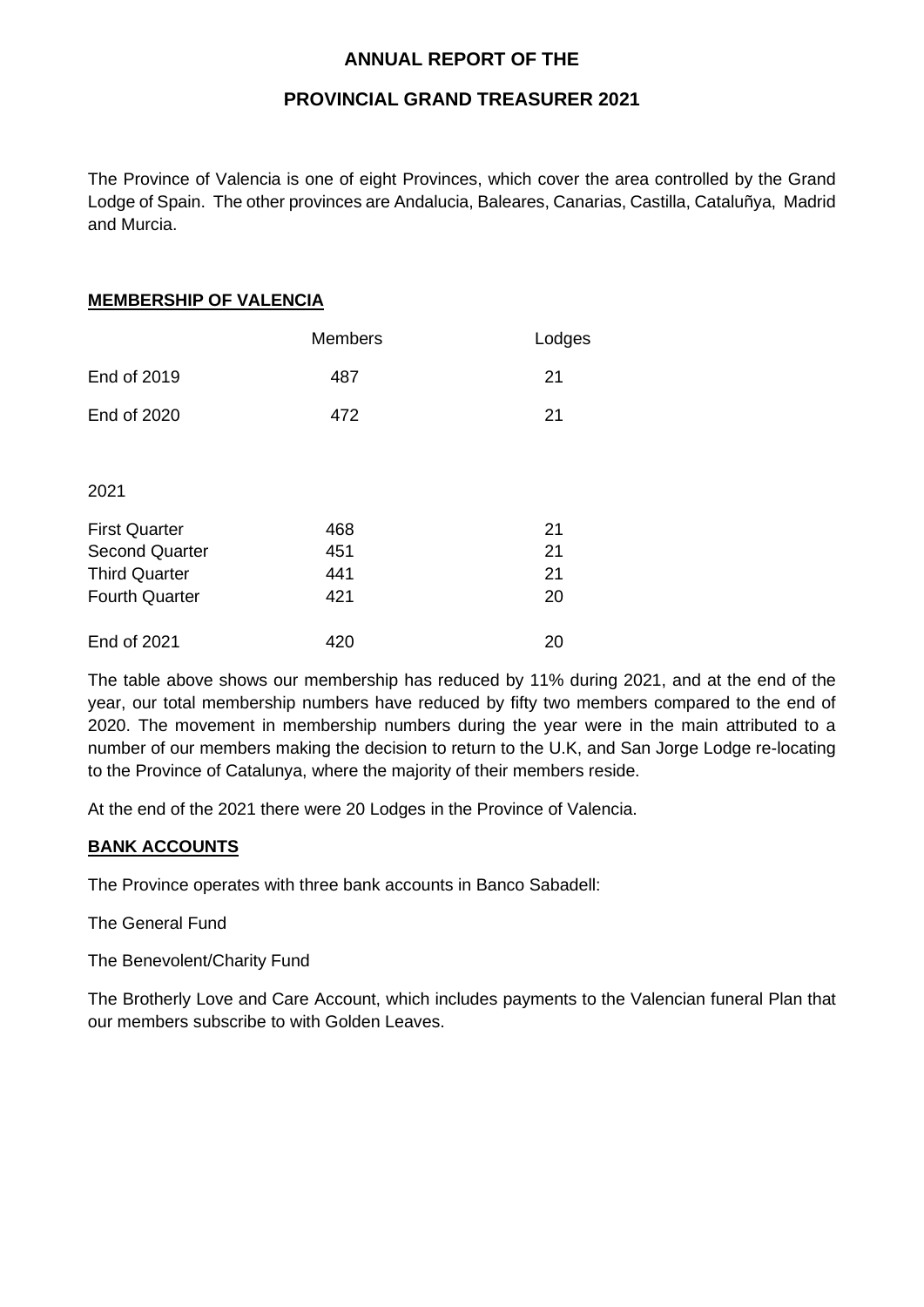### **INCOME AND EXPENDITURE ACCOUNT**

The costs of running the Provincial Grand Lodge of Valencia are detailed on the Income and Expenditure Account. The accounts this year reflect the fact that no Provincial Assembly was held in the Province of Valencia due to the lockdown measures imposed during the Covid Pandemic. Comparative figures for the year 2020 are included. Total Expenditure was much lower and amounted to 2,083.65 Euros (line 20) and total income came to 7,609.64 Euros (line 8). Following the previous year's decision to incorporate the total value of the Stock held by the Province into the Balance sheet, there is an additional item this year under income detailing the Profit made on the sale of stock items. As the number of items sold by the Province during the year was relatively small in number, there was a profit on sales of 71.64 Euros (Line7). This has resulted in a surplus for the year of 5,525.99 Euros (Line 22).

The Grand lodge Capitations and Building Fund levies were paid upon receipt of the appropriate invoices from Grand Lodge during 2021. The figure shown for Capitations received relates to the 2 Euros each brother pays to the Province every month to enable us to fund the various activities during the year. There were 68 Brethren over the age of 80 years at the end of December 2021 and they continue to be exempt from payment of Grand lodge capitation fees.

No Income is shown on Line 3 against Provincial Assembly income as the event for the year 2021 was held on a virtual platform due to the ongoing pandemic.

Regarding the items of Expenditure for 2021:

- A) As previously indicated there is no expenditure recorded against Provincial assembly expenses due to the meeting being held on a virtual platform for 2021.
- B) Line 14 details the costs associated with the cost of maintaining the Web page for the Province.
- C) Line 18 other expenses, includes a payment of 1,100 euros, which was made to the Costa Nova Centre in Javea. This Payment was to offset the costs incurred in implementing the various safety measures and improvements to the temple to ensure the Province complied with the Government regulations regarding meetings.
- D) Looking ahead to the year 2022, with an improving situation regarding the pandemic, and in particular as the vaccination booster programme continues to gather pace, more of our lodges will return to their normal activities. It is therefore expected, that expenditure will return to a pattern similar to that experienced in the years prior to the pandemic, and lockdown.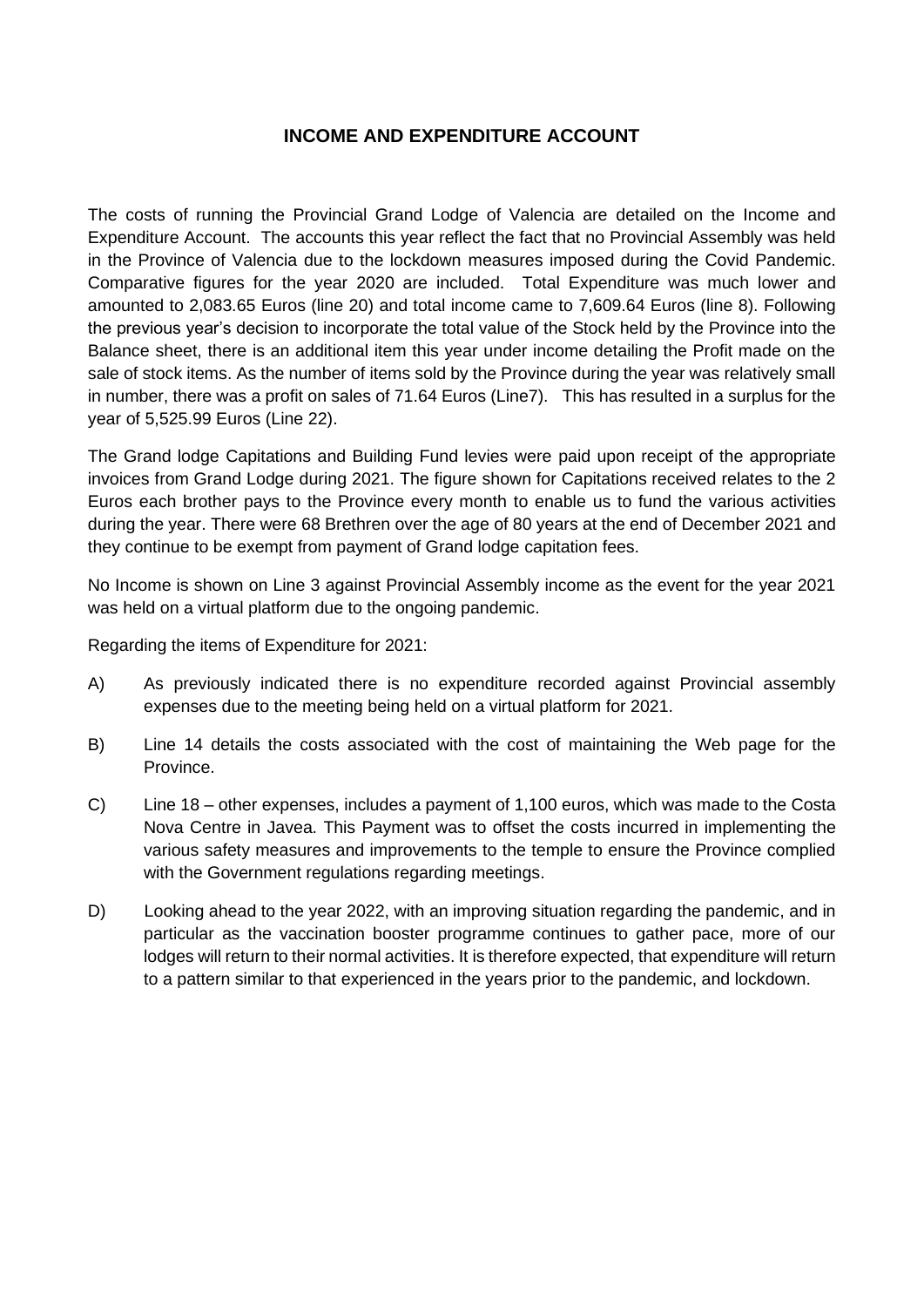## **BALANCE SHEET**

Detailed notes are attached to the Balance Sheet to explain the various balances shown in the accounts.

The General Fund represents the net balance of monies held by the Province. If all monies due were collected and all debts paid we would be left with a sum in the Bank Account equal to the General Fund.

# **GENERAL FUND:**

| At 1 January 2020 the General Fund stood at  | 39,275.03 |
|----------------------------------------------|-----------|
| In 2020 there was a surplus of               | 734.70    |
| Therefore                                    |           |
| At 1 January 2021 the General Fund stood at  | 40,009.73 |
|                                              |           |
| The year 2021 produced a surplus of          | 5,525.99  |
| Therefore                                    |           |
| Balance in the General Fund as at 31.12.2021 | 45,535.72 |

.

The General Fund of 45,535.72 Euros provides the Province with financial stability and represents about 108 Euros per member. This Fund is required for our ongoing cash flow and enables us to pay Capitation Fees to Grand Lodge whilst waiting for individual Lodges to remit their payments to the Province.

Under the heading of assets, there is an item on Line 4 detailing the total value attributed to stock held by the Province. Under the heading of Debtors – Capitation Fees this relates to outstanding Capitation Payments owed by four Lodges to the Province at the end of the Year.

In the Liabilities, section of the Balance Sheet there is an amount of 420 Euros (line 17) which relates to payment of Honour Fees for the 2022 Provincial Assembly, but were received in the accounting period for 2021.